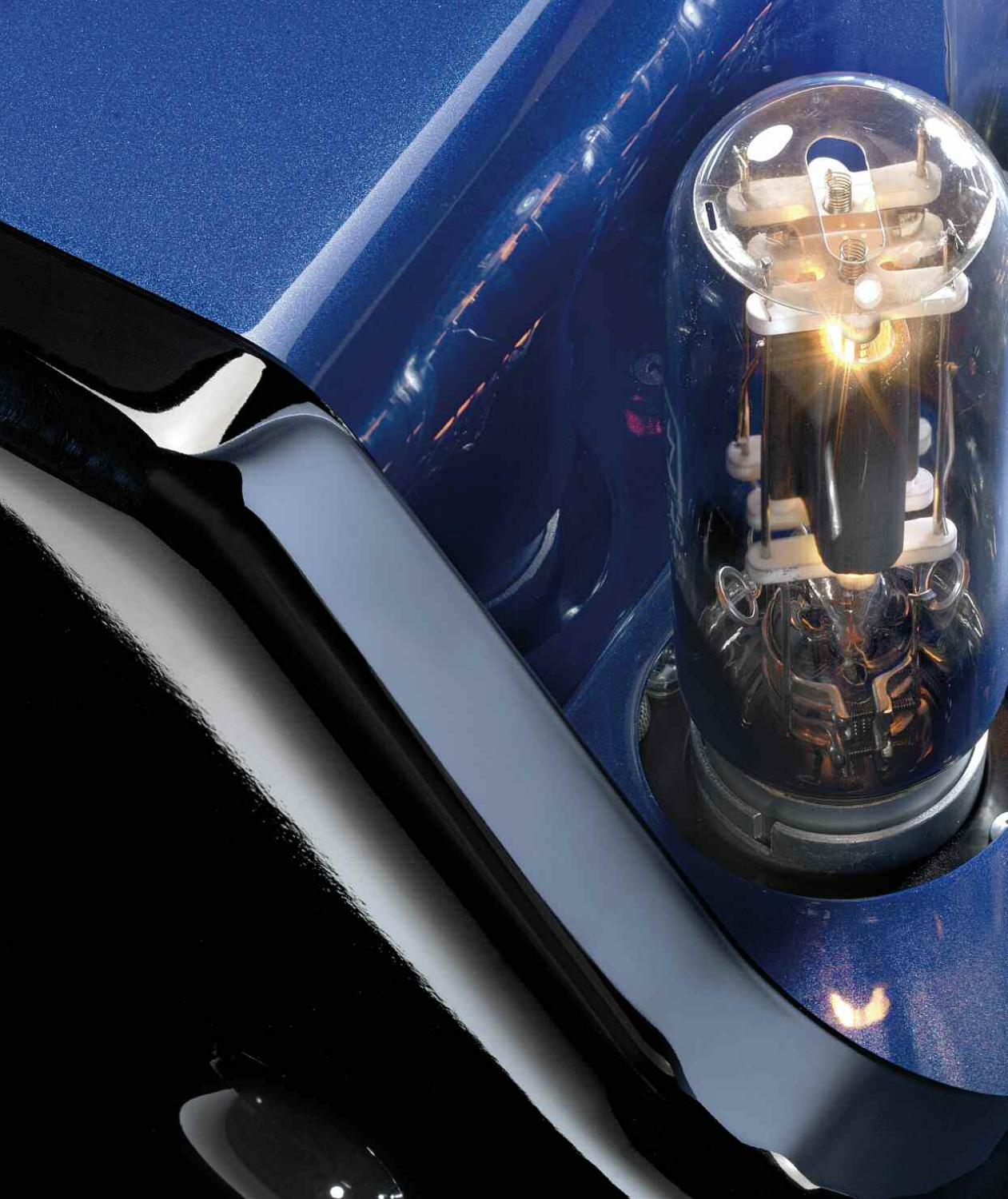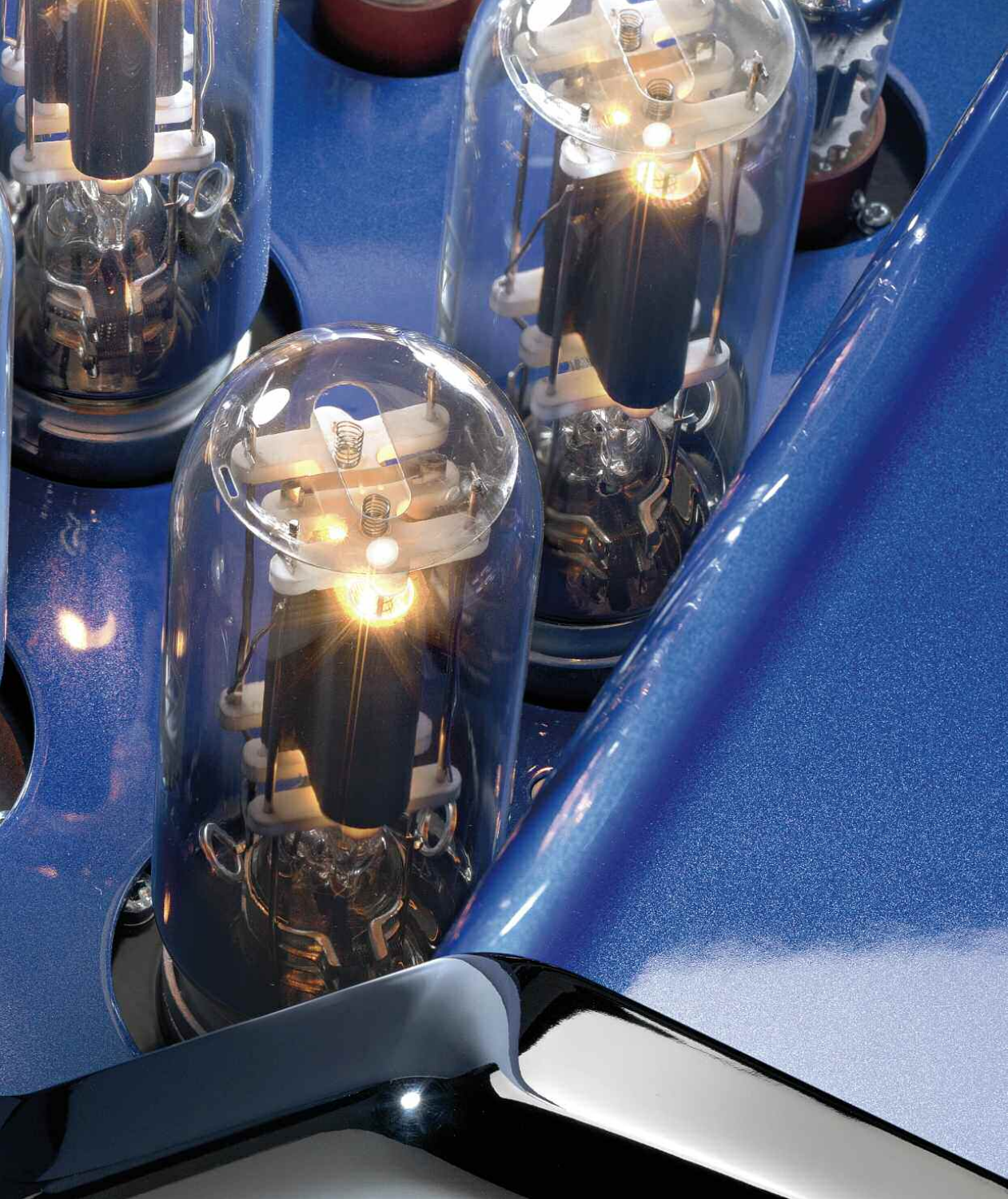**THE FAMOUS BOOK BY CARLOS CASTANEDA ON HIS SECOND AP-PRENTICESHIP WITH THE MEXICAN SHAMAN JUAN MATUS IS MAINLY ABOUT HOW DON JUAN TAUGHT HIM TO SEE. CASTANEDA HAD TO GO WELL BEYOND THE LIMITS OF HIS HITHERTO VALID LEARNT UN-DERSTANDING OF REALITY. IT WAS THE SAME FOR ME AS I SET ABOUT FAMILIARISING MYSELF WITH THE VIVA AUDIO SOLISTA.**

## A SEPARATE REALITY

There was a time when I believed myself to be a general connoisseur of the music scene, I went to loads of concerts, bought stacks of vinyl records and read innumerable magazines. Then CD hit the market, and finally our world view was revolutionized by the Internet. Some 20 years later I was sat in the "Südstadt" bar in Munich, freshly-pulled beer and a currywurst and fries in front of me, flicking through the "Intro" music mag. The open air concert season was almost upon us and I wondered whether perhaps I ought to check out a festival or two. Straight up: apart from a couple of headline acts, I had never heard of 90% of the bands. For a while that really frustrated me. But then I realized it was really exciting – so much new stuff to discover, just like the music itself. Just as I began to think that everything

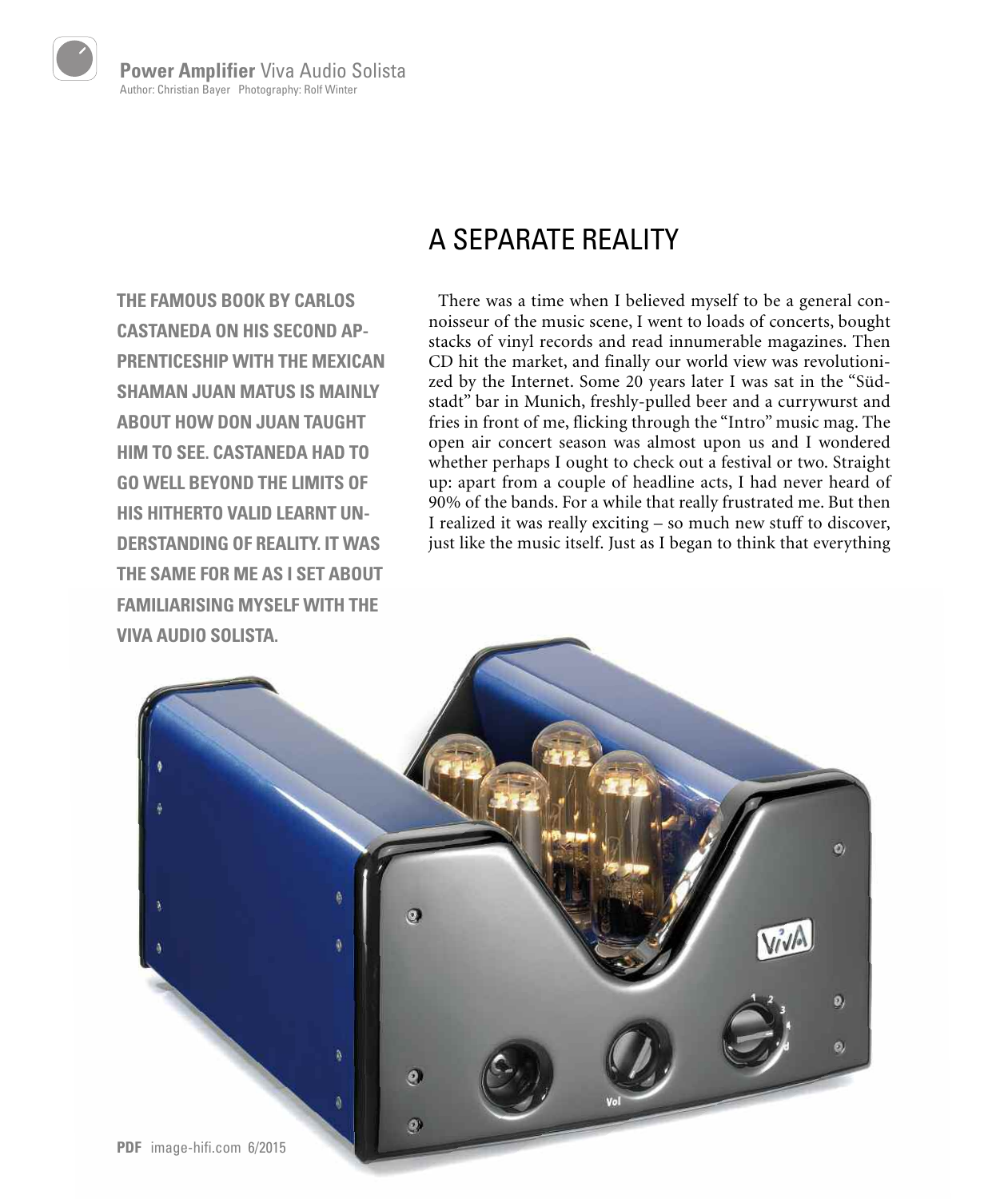

had already been composed, sung or played, a new band entered the programme who could extract something new, unmistakable, unique from the seemingly same old formula. And at the same time, as soon as you heard them, you had the feeling they'd actually always been there.

Could there be, alongside my own reality, a second, a third, and who knows how many other realities? Very likely. However the fact that the extravagantly designed and unusually built Solista integrated valve amp from Viva Audio triggers such thoughts in me is rather unusual. Particularly as until recently I'd never even heard of the company, despite them having been in existence for almost 20 years. The fact that Viva Audio is only now becoming known to the German-speaking public we may deem an audiophile sin of omission and have the distributors, Ibex Audio, to thank for this late premiere. Internationally it's a completely different story. As far back as 1998, the (sadly now late) Harry Pearson of "The Absolute Sound" gave the Viva Aurora monoblocs his highest rating and wrote "The least colored, speaker to speaker, of the single-ended amplifiers I've heard".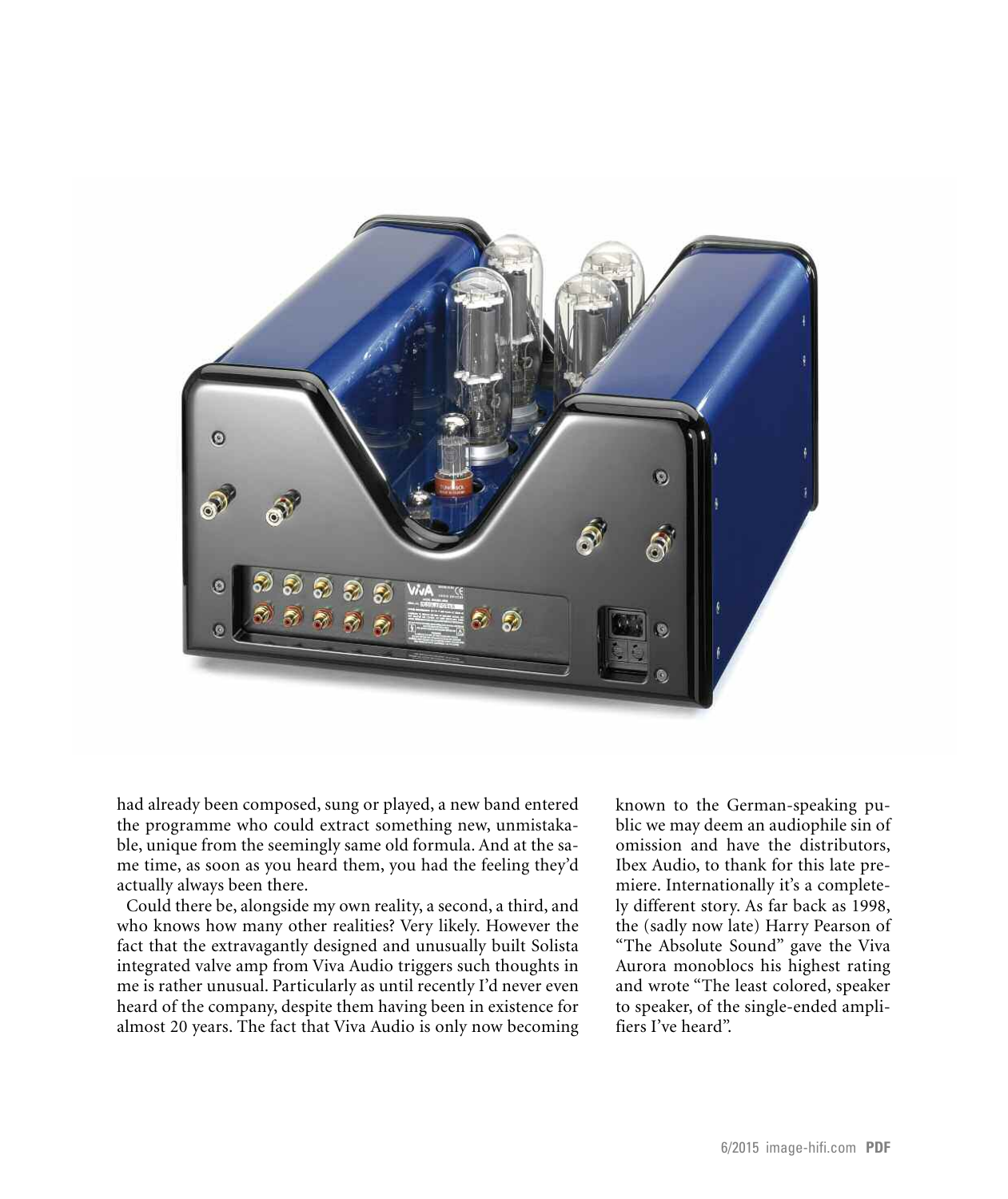



Have you ever seen such a layout before? I certainly haven't. Felt damped electrolytics and smaller capacitors, unexciting but very carefully chosen combinations of components. This, combined with the factory's own transformers, gives a mix that makes an uncoloured highly involving sound possible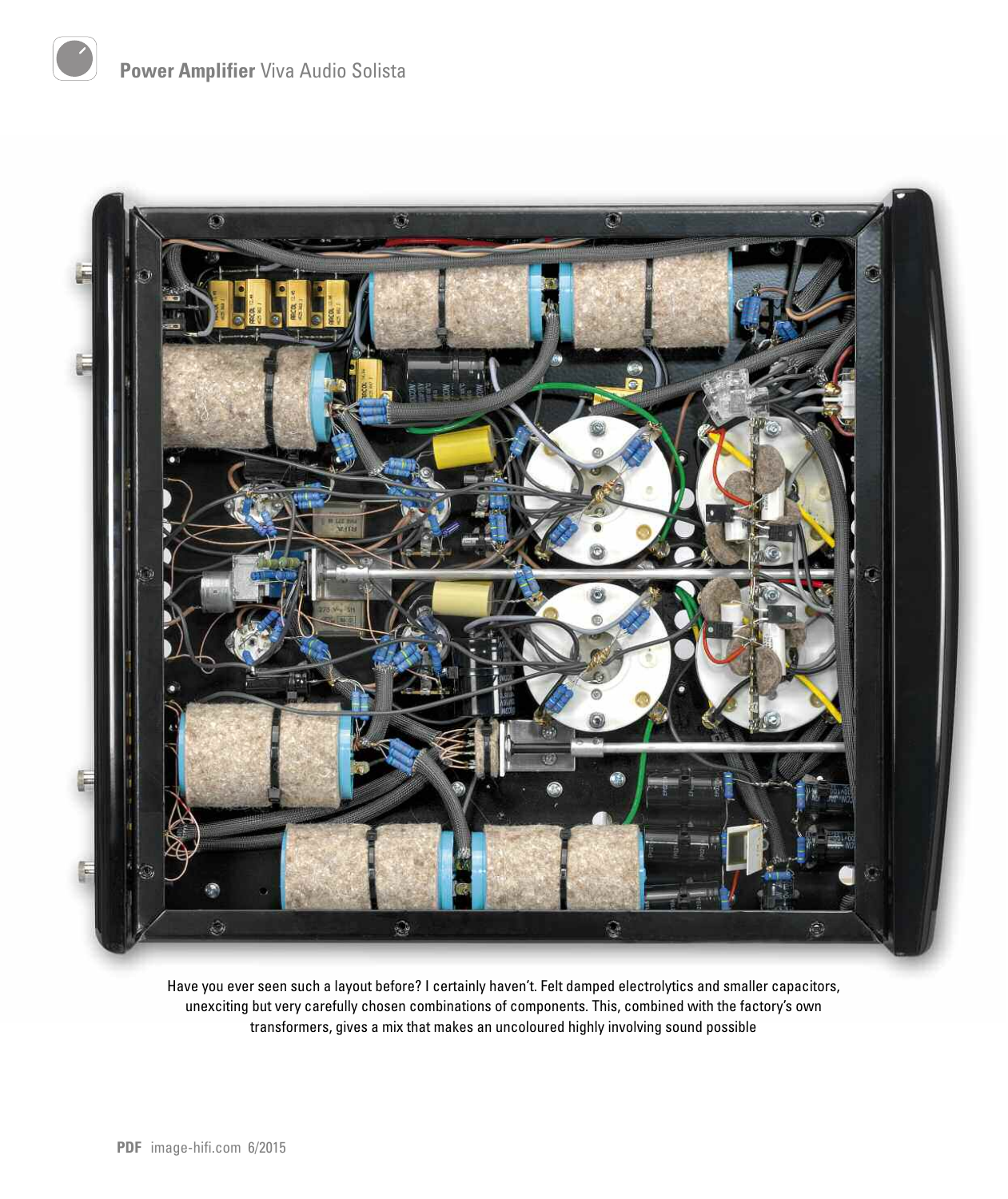

Motor-driven Alps potentiometers, copper Litz cable, Teflon-insulated signal cables, decent resistors. Again – it's all in the mix

Viva Audio is a manufacturing business from the Vicenza region; an area of northern Italy so richly studded with great audio firms: high end workshops such as Sonus Faber, Mastersound and Diapason are to be found here. Proprietor and Chief Designer Amedeo Schembri and his brother Giampetro founded Viva Audio in 1996 out of a love of music – and we'll soon see how this apparent cliché really does apply here. Like so many tinkerers, Amedeo began building amplifiers and speakers in his teens using any bits and bobs he could lay his hands on, alongside working in recording studios. At 26 years of age, he first kitted out a sound studio with components he had developed himself. He spent much time in the studios and there he learnt precisely how instruments – particularly unamplified ones – actually sound, which had a profound influence on the tonal tuning of his equipment. For Amedeo the decision to go this pragmatic, nonacademic way was quite deliberate, in order to protect his creativity from being constrained by traditional philosophy. He may surround himself with engineers, but ultimately it is he who undertakes the final tonal adjustment of his apparatus. To refine



Felt-damped capacitors and specially chosen transistors support the second 845 in its duties as rectifier

the technically sophisticated construction and elegant externals, the Schembris always take on board input from outside, including endless listening sessions and, naturally, concerts. But, as Amedeo is quoted on the beautifully designed and informative website, "Every Viva employee has to be aware of this. It is like making good wine, good whiskey, good food. The last touch is personal. More than just making a good product." In my desire to fully understand the Solista, I conducted a very interesting conversation with Amedeo, and pressed him for details on circuitry, components and concrete decisions in the development process of the Solista. But in vain. Like an interrogation of a hyperintelligent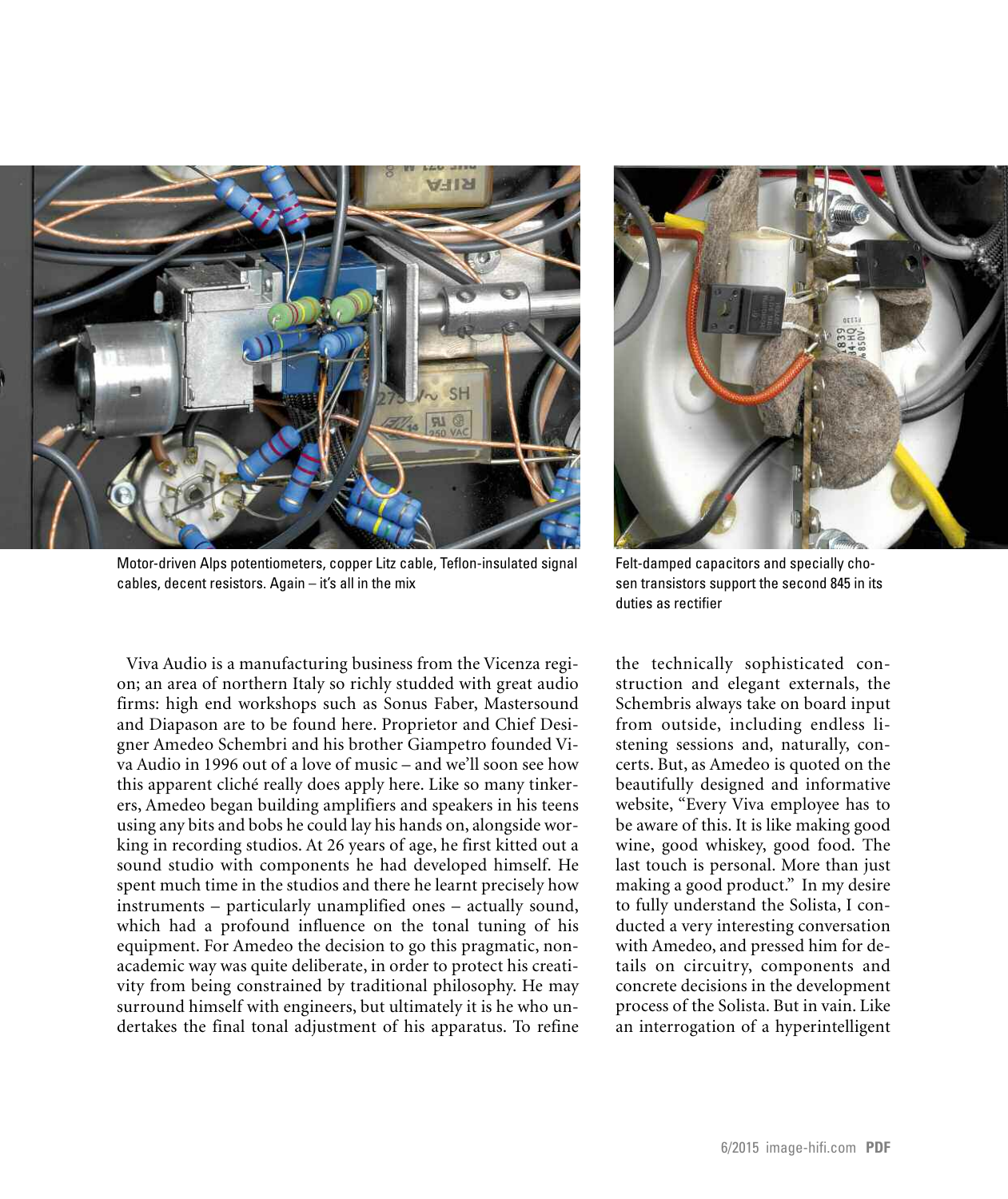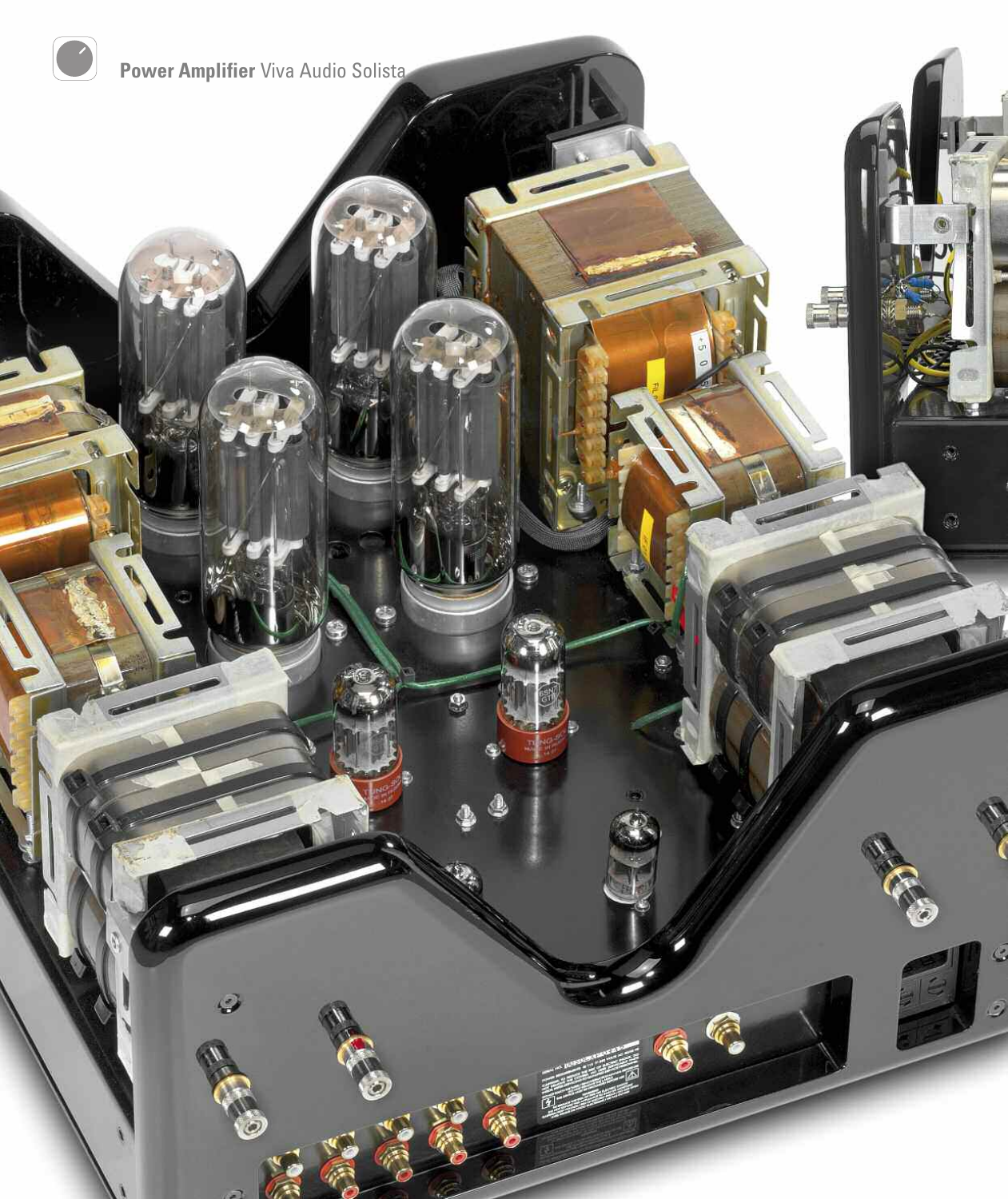

suspect, he continually evaded me and gave only vague, nebulous, general responses. Amedeo is an incredibly friendly and congenial fellow, evident even before you meet him in person.

But he has his principles and will not be drawn on technical details. Firstly, because he doesn't want the competition to copy his designs, and secondly, because he wishes his products to be seen as musical facilitators rather than technical objects.As a result all I can do is state the obvious: he exclusively uses point-to-point wiring, which is absolutely maxed out, and may explain the massive energy that the Solista possesses.All his amplifiers operate in Class A with strictly no negative feedback. The transformers are all made by a Viva in-house specialist; he gives nothing away regarding core material or winding gauge but sound-improving custom solutions are guaranteed. Schembri really does appear to design his circuits through endless rounds of experiments, constantly searching for the best sound (or rather "non-sound") as will become evident. And anyone who deems a hardwired Class A zero negative feedback design to be commonplace is underestimating the many challenges this apparently simple technology presents, especially when you consider the energy, the heat, the voltages and of course the vibrations that an amp like this produces. But there is no dogma surrounding valves or circuit design. If Schembri finds what he believes is a better method of amplification, (in other words more musical), he will adopt it.

Incidentally, with Viva even the apparently obvious can be deceptive: 2 x 845 triodes per channel normally means either a push-pull or parallel single-ended configuration. You'd think so, but you'd be wrong! The second 845 is used as a rectifier! To my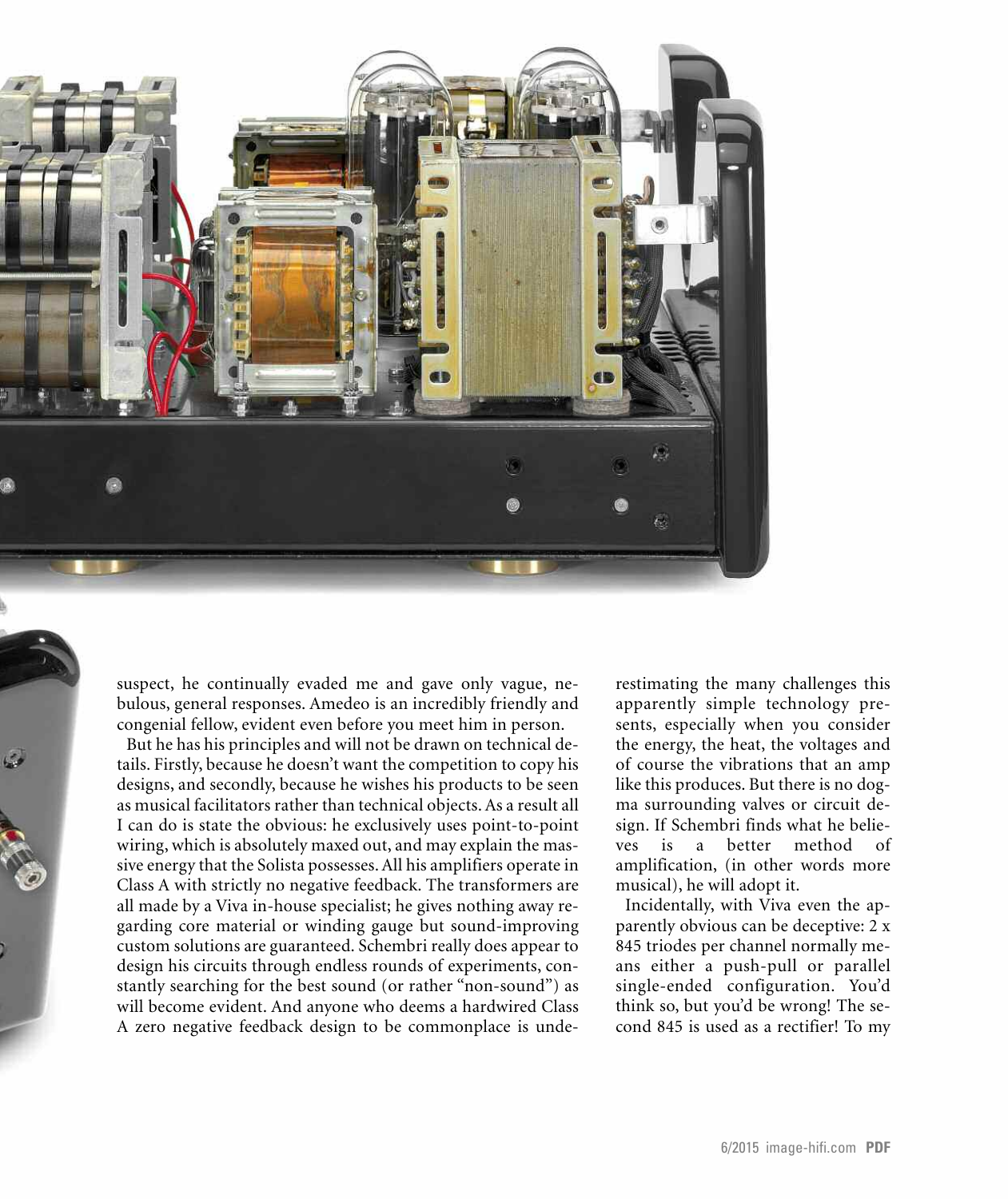

The three valves look a little bit like the Town Musicians of Bremen: 845, 6SN7 and 6C45Pi harmonious side-by-side and, more importantly, with each other

knowledge no other commercial supplier does this – if you ignore Western Electric, where a 211 served as rectifier for their 845-based cinema amplifiers simply because that is all that was available at the time. Schembri says he struggled to find a rectifier valve that could cope with the high current and voltage that the 845 demands. After several experiments and with the help of various transistors a power supply was created that sounded how he imagined it ought to. How exactly…? Yep, you got it… no comment. For the amplification, he needed a triode that would deliver high performance in a single ended configuration. In the abovementioned technical environment, the 845 proved to be the most suitable candidate. The classic 6SN7 serves as the driver valve; in the larger Aurora monos a 211 fulfills this role. The preamplification stage is not totally passive like in so many amps of this type, but rather active, with a 6C45Pi in each channel, a small Russian high performance triode, equivalent to the legendary WE 437. Then there's a buffered direct input, via which the Solista can be used purely as a power amplifier.

When you look inside the amplifier, you are presented with an unusual view (to put it mildly!) Components, directly connected to each other, are damped, calmed, tuned with pieces of felt in a fashion that only the maker could understand. During the tuning, which is carried out by highly accomplished listeners and friends whose judgements are much valued by the Schembris, the utmost attention is paid to every small change in sound caused by changes in size, thickness and position of the material. But steady – these gentlemen might be perfectionists, but are anything but component fetishists. In other words, the audiophile component per se is of no interest. In their world there is no such thing as the best component, only a harmonious synergy of carefully chosen components optimally fulfilling their roles in the right places. And those components could perfectly well be off-the-peg. Criteria? The ears. Every decision for or against a particular solution is based around achieving the end result, which as we mentioned, is to please customers who are interested in the art form of music and not in technical fetishes. Which, on the other hand, given the flamboyant exterior of the amplifier, isn't so simple. I'm reminded of a quote by Marcello Mastroianni – "how can we expect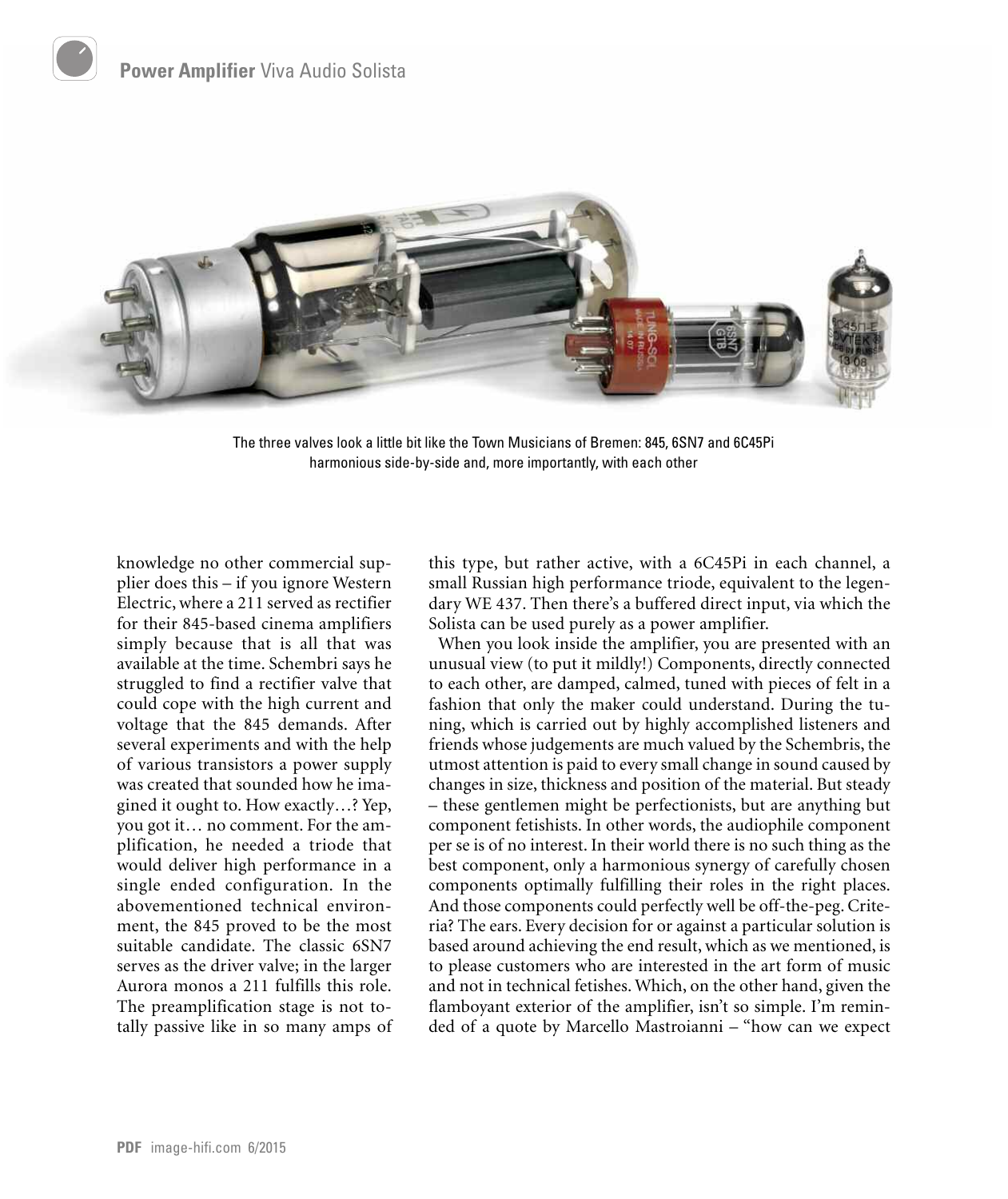straightness from a woman, when her entire being is a curve?" If you compare the Solista with, say, Sophia Loren, then to some extent is it Loren 2.0, who carries out her duties with the greatest precision,while maintaining the same sex appeal: you can no more ignore the design of the Solista than you could tear your eyes away from Loren's plunging neckline. Nor should you. This amplifier is far from being all show and no go.

Contradictions wherever you look – but not wherever you listen. The design was developed in association with the architect Joelle De Jaegher. Solid aluminium with automotive lacquers, of outstanding build quality. At first, the Schembris chose the paint purely on aesthetic grounds, but then they noticed a positive effect on the sound, resulting from the interaction between the pre-treated aluminium and the method and thickness of the paint layer. Amedeo freely admits that this was serendipity. Perhaps this is evidence of their real recipe for success – complete openness to ideas and influences coupled with unflinching clarity in their decisions which are purely sound-oriented.

So how does it sound, you ask? Good question. Next question! Why? Because this amplifier has no specific sound, no acoustic signature. It definitely doesn't sound like a typical valve amp or a typical solid state amp. That might sound disappointing if you were expecting yet more superlatives, but far from it. At 22 Watts

## **Test system** (image hifi listening room)

 $x \in \mathbb{R}^n$ 

**CD Player:** Accuphase DP-720 **Loudspeakers:** Magnepan MG 1.7i **Speaker cable:** Tellurium Q Black **Interconnects:** Silent Wire AC32 Mk2 **Mains cable:** Silent Wire AC16 Mk2 **Tuning:** fastaudio, Acoustic System, Audiophile Schumann Resonance Generator

## **Test system** (author's listening room)

**Turntable:** Garrard L Art du son 401 TR **Tonearm:** Schick 12" **Cartridge:** Decca Super Gold with Paratrace stylus and ebony body, Decca Mono, Grace F-8c, ZYX R100 Yatra H **CD Transport:** Philios CDM 4/19 modified **DAC:** Tobian DAC, Silbatone DA-105 **Integrated amplifier:** Tobian VR40 **Preamplifier:** Croft Micro 25 "R" **Power amplifier:** Eastern Electric MiniMax, Quad 303 **Loudspeakers:** Tobian Monitor 10, Tobian Monitor 12, Suesskind Audio Puls **Cables:** Speaker cable: Belden 9497, Interconnects: Audio Consulting, Jupiter, Funk Tonstudiotechnik **Mains:** Kreder Audio Tuning **Tuning:** bFly-audio, Kryna, Acoustic Revive

it isn't particularly powerful. But measured performance is one thing, energy is another, and this is very noticeable in the Solista's monstrous dynamic capabilities. With my Tobian Monitor 10s (98dB/W/m efficiency) and the Silbatone DA-105 DAC it was almost overkill in my listening room. So I schlepped the Solista into the second, larger listening room, hooked it up to the larger Tobian 12s and the corresponding DAC. What can I say? This amplifier possesses such overwhelming power, an almost wiry energy, that I was reminded of the almost supernatural power that the exceptional YG Acoustics Carmel 2 loudspeaker can unleash.

Out of the huge pile of music that I've listened to with the Solista, for this article I have chosen pieces that particularly mean a lot to me, and the live recordings, as this is the yardstick for the Schembris. Amongst these are the classics by Creedence Clearwater Revival on Chronicle (Fantasy CCR-2, LP, USA 1976). I have never heard this music sound so direct, literally livesounding. John Fogerty with his gruff, raw voice appears to me like a white version of the composer of I Put a Spell on You, Screamin' Jay Hawkins. I'm rediscovering the thrilling dramaturgy and multidimensional quality of the piece anew. The Solista shows tremendous resolution without a trace of dissection. Spatial information and the interwoven justaposition of guitar, bass and percussion on Suzie Q leave me speechless, because it's almost as if I'm hearing this totally personal primal music for the very first time. It's as if another, new reality is emerging be-